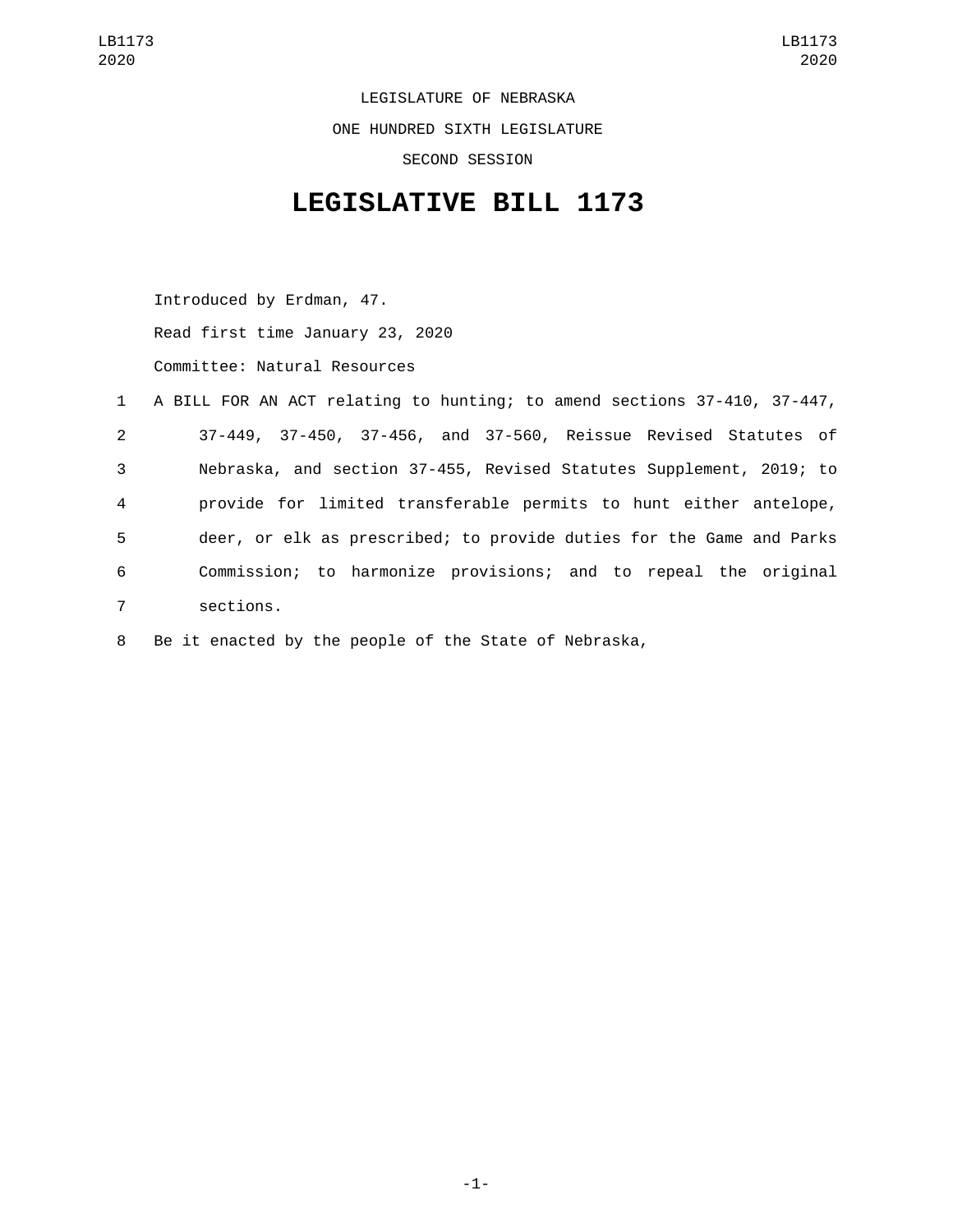LB1173 

 Section 1. Section 37-410, Reissue Revised Statutes of Nebraska, is 2 amended to read:

 37-410 (1) It shall be unlawful (a) for any person who has been issued a permit under the Game Law to lend or transfer his or her permit to another or for any person to borrow or use the permit of another except as otherwise provided for limited transferable permits to hunt either antelope, deer, or elk pursuant to subsection (6) of section 37-455, (b) for any person to procure a permit under an assumed name or to falsely state the place of his or her legal residence or make any other false statement in securing a permit, (c) for any person to knowingly issue or aid in securing a permit under the Game Law for any person not legally entitled thereto, (d) for any person disqualified for a permit to hunt, fish, or harvest fur with or without a permit during any period when such right has been forfeited or for which his or her permit has been revoked by the commission, or (e) for any nonresident under the age of sixteen years to receive a permit to harvest fur from any fur-bearing animal under the Game Law without presenting a written request therefor signed by his or her father, mother, or guardian.

 (2) All children who are residents of the State of Nebraska and are under sixteen years of age shall not be required to have a permit to 21 hunt, harvest fur, or fish.

22 (3) Any person violating subdivision  $(1)(a)$ ,  $(b)$ ,  $(c)$ , or  $(d)$  of this section shall be guilty of a Class II misdemeanor and, upon conviction, shall be fined at least one hundred dollars for violations involving a fishing permit, at least one hundred fifty dollars for violations involving a small game, fur-harvesting, paddlefish, or deer permit, at least two hundred fifty dollars for violations involving an antelope permit, at least five hundred dollars for violations involving an elk permit, and at least one thousand dollars for violations involving a mountain sheep permit. Any person violating subdivision (1)(e) of this section shall be guilty of a Class III misdemeanor and shall be fined at

-2-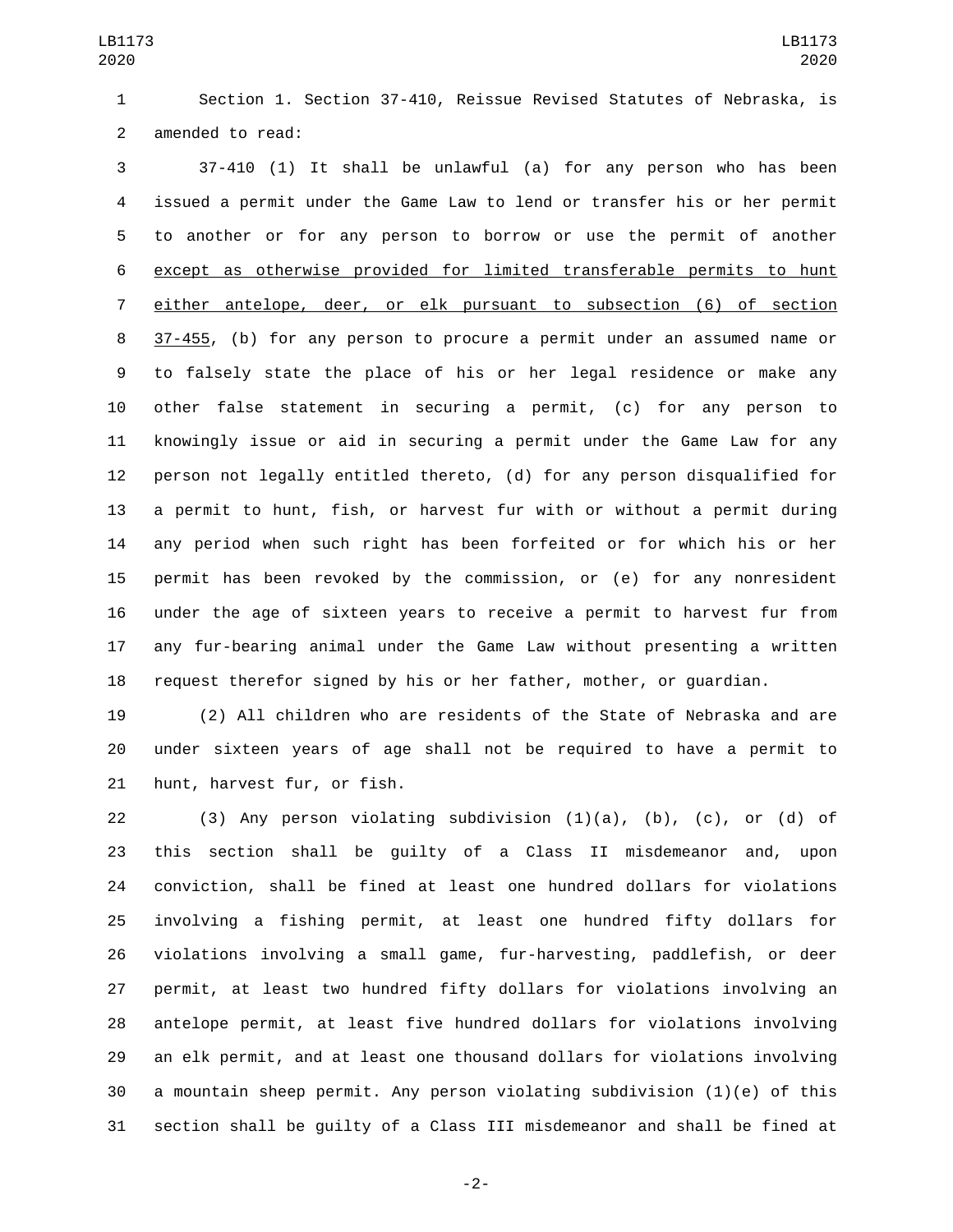least seventy-five dollars. Any permits purchased or used in violation of 2 this section shall be confiscated by the court.

 Sec. 2. Section 37-447, Reissue Revised Statutes of Nebraska, is 4 amended to read:

 37-447 (1) The commission may issue permits for the hunting of deer and adopt and promulgate rules and regulations and pass commission orders pursuant to section 37-314 to prescribe limitations for the hunting, transportation, and possession of deer. The commission may offer multiple-year permits or combinations of permits at reduced rates. The commission may specify by rule and regulation the information to be required on applications for such permits. Rules and regulations for the hunting, transportation, and possession of deer may include, but not be limited to, rules and regulations as to the type, caliber, and other specifications of firearms and ammunition used and specifications for bows and arrows used. Such rules and regulations may further specify and limit the method of hunting deer and may provide for dividing the state into management units or areas, and the commission may enact different deer hunting regulations for the different management units pertaining to 19 sex, species, and age of the deer hunted.

 (2) The number of such permits may be limited as provided by the rules and regulations of the commission, and except as provided in section 37-454, the permits shall be allocated in an impartial manner. Whenever the commission deems it advisable to limit the number of permits issued for any or all management units, the commission shall, by rules and regulations, determine eligibility to obtain such permits. In establishing eligibility, the commission may give preference to persons who did not receive a permit or a specified type of permit during the 28 previous year or years.

 (3) Such permits may be issued to allow deer hunting in the Nebraska National Forest and other game reserves and such other areas as the commission may designate whenever the commission deems that permitting

-3-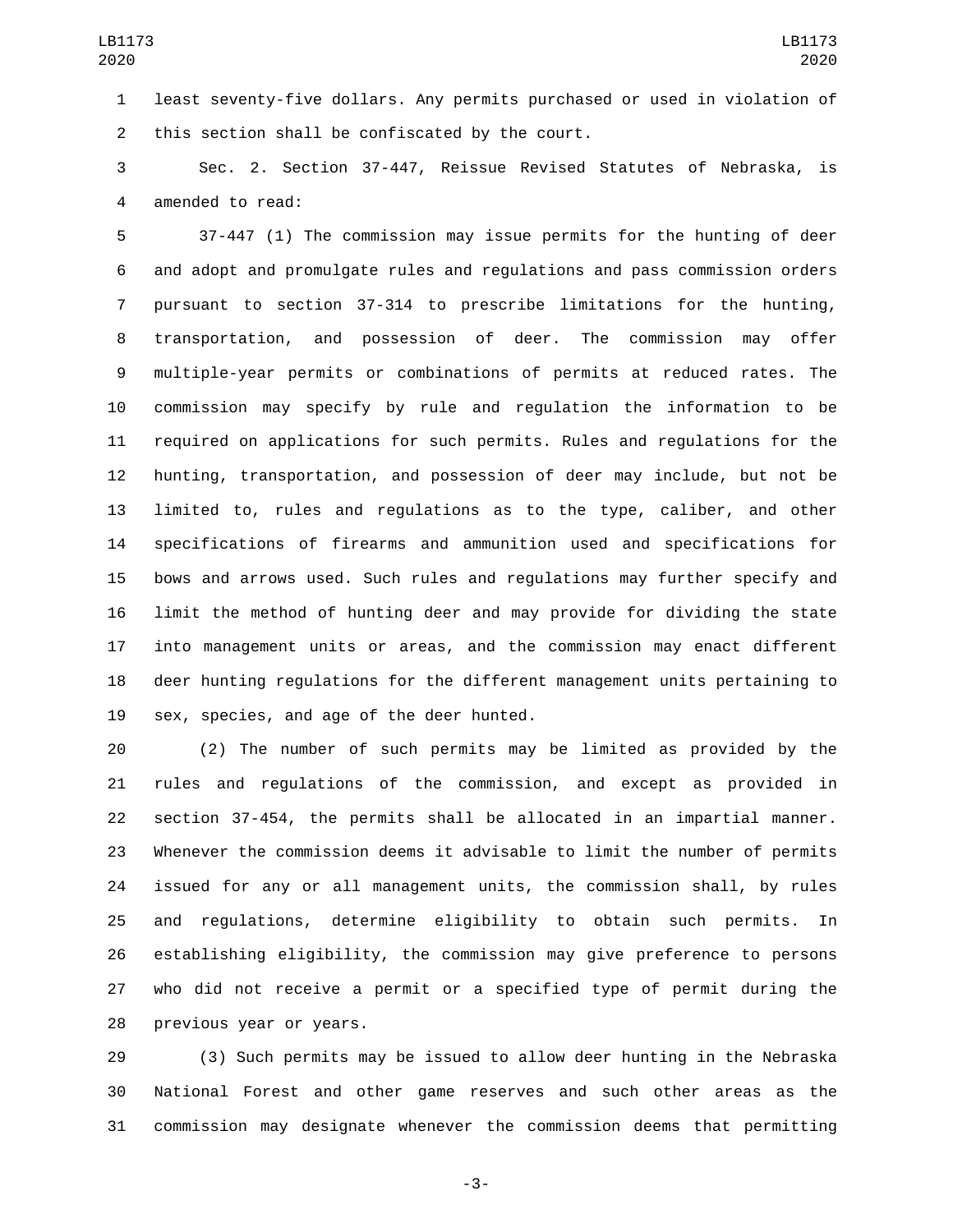such hunting will not be detrimental to the proper preservation of wildlife in Nebraska in such forest, reserves, or areas.

 (4)(a) The commission may, pursuant to section 37-327, establish and charge a nonrefundable application fee of not more than seven dollars for deer permits in those management units awarded on the basis of a random drawing. The commission shall, pursuant to section 37-327, establish and charge a fee of not more than thirty-nine dollars for residents and not more than two hundred eighty-four dollars for nonresidents for each permit issued under this section except as otherwise provided in subdivision (b) of this subsection and subsection (6) of this section.

 (b) The fee for a statewide buck-only permit limited to white-tailed deer shall be no more than two and one-half times the amount of a regular deer permit. The fee for a statewide buck-only deer permit that allows harvest of mule deer shall be no more than five times the amount of a 15 regular deer permit.

 (5)(a) The commission may issue nonresident permits after preference has been given for the issuance of resident permits as provided in rules and regulations adopted and promulgated by the commission.

 (b) In management units specified by the commission, the commission may issue nonresident permits after resident preference has been provided by allocating at least eighty-five percent of the available permits to residents. The commission may require a predetermined application period for permit applications in specified management units. Such permits shall be issued after a reasonable period for making application, as established by the commission, has expired. When more valid applications are received for a designated management unit than there are permits available, such permits shall be allocated on the basis of a random drawing. All valid applications received during the predetermined application period shall be considered equally in any such random drawing without regard to time of receipt of such applications by the commission.

(6) Whenever deer cause damage to property or crops, the landowner

-4-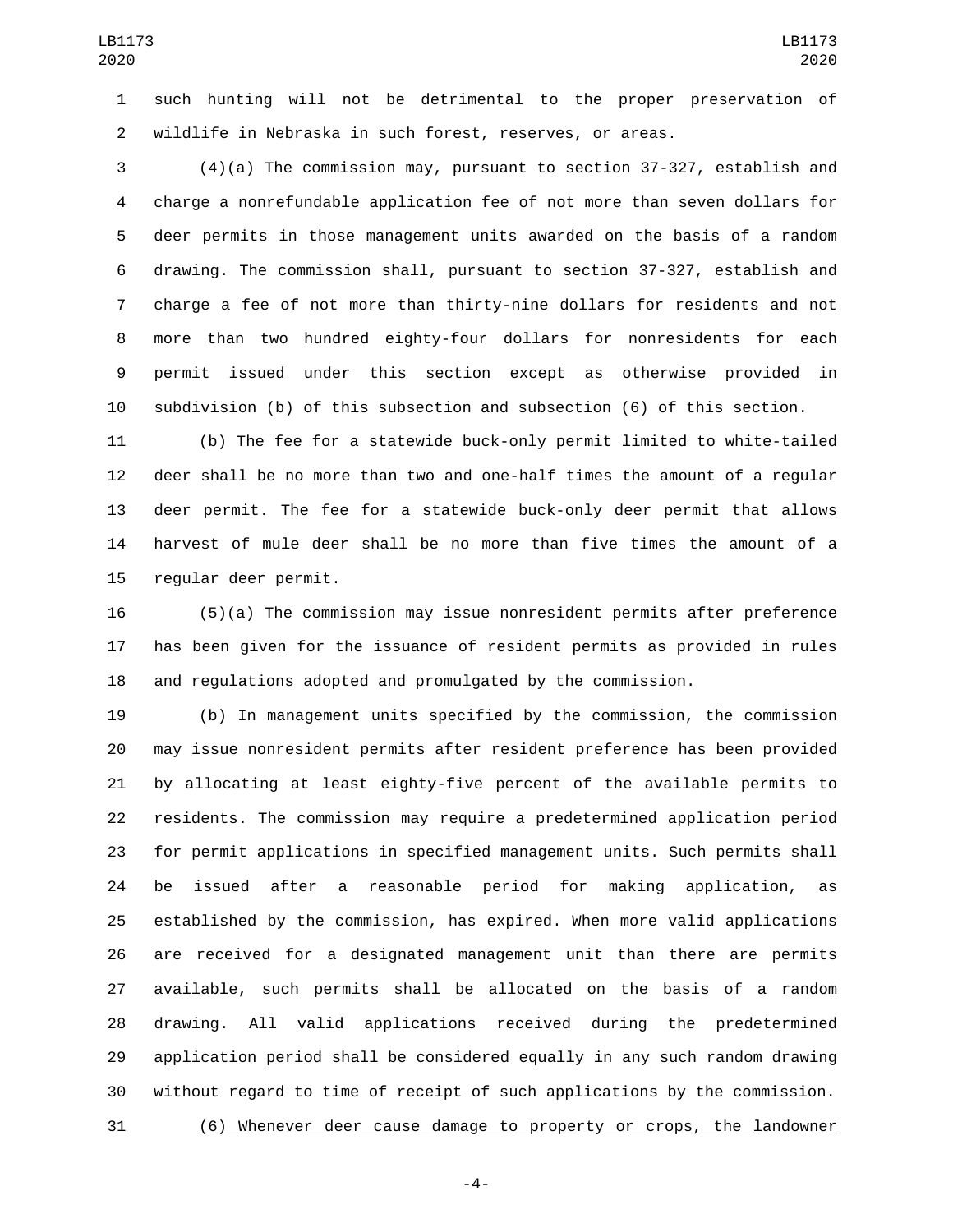or leaseholder may apply to the commission for a limited transferable permit to hunt deer pursuant to subsection (6) of section 37-455.

 (7) (6) The commission shall, pursuant to section 37-327, establish and charge a fee of not more than twenty-five dollars for residents and not more than forty-five dollars for nonresidents for a youth deer 6 permit.

 (8) (7) Any person violating the rules and regulations adopted and promulgated or commission orders passed pursuant to this section shall be guilty of a Class II misdemeanor and shall be fined at least one hundred 10 dollars upon conviction.

 Sec. 3. Section 37-449, Reissue Revised Statutes of Nebraska, is 12 amended to read:

 37-449 (1) The commission may issue permits for hunting antelope and may adopt and promulgate separate and, when necessary, different rules and regulations therefor within the limitations prescribed in sections 37-447 and 37-452 for hunting deer. The commission may offer multiple-year permits or combinations of permits at reduced rates.

 (2) The commission may, pursuant to section 37-327, establish and charge a nonrefundable application fee of not more than seven dollars. The commission shall, pursuant to section 37-327, establish and charge a fee of not more than thirty-nine dollars for residents and not more than one hundred ninety-eight dollars for nonresidents for each permit issued under this section except as provided in subsection (4) of this section.

 (3) The provisions for the distribution of deer permits and the authority of the commission to determine eligibility of applicants for permits as described in sections 37-447 and 37-452 shall also apply to 27 the distribution of antelope permits.

 (4) Whenever antelope cause damage to property or crops, the **landowner or leaseholder may apply to the commission for a limited**  transferable permit to hunt antelope pursuant to subsection (6) of 31 section 37-455.

-5-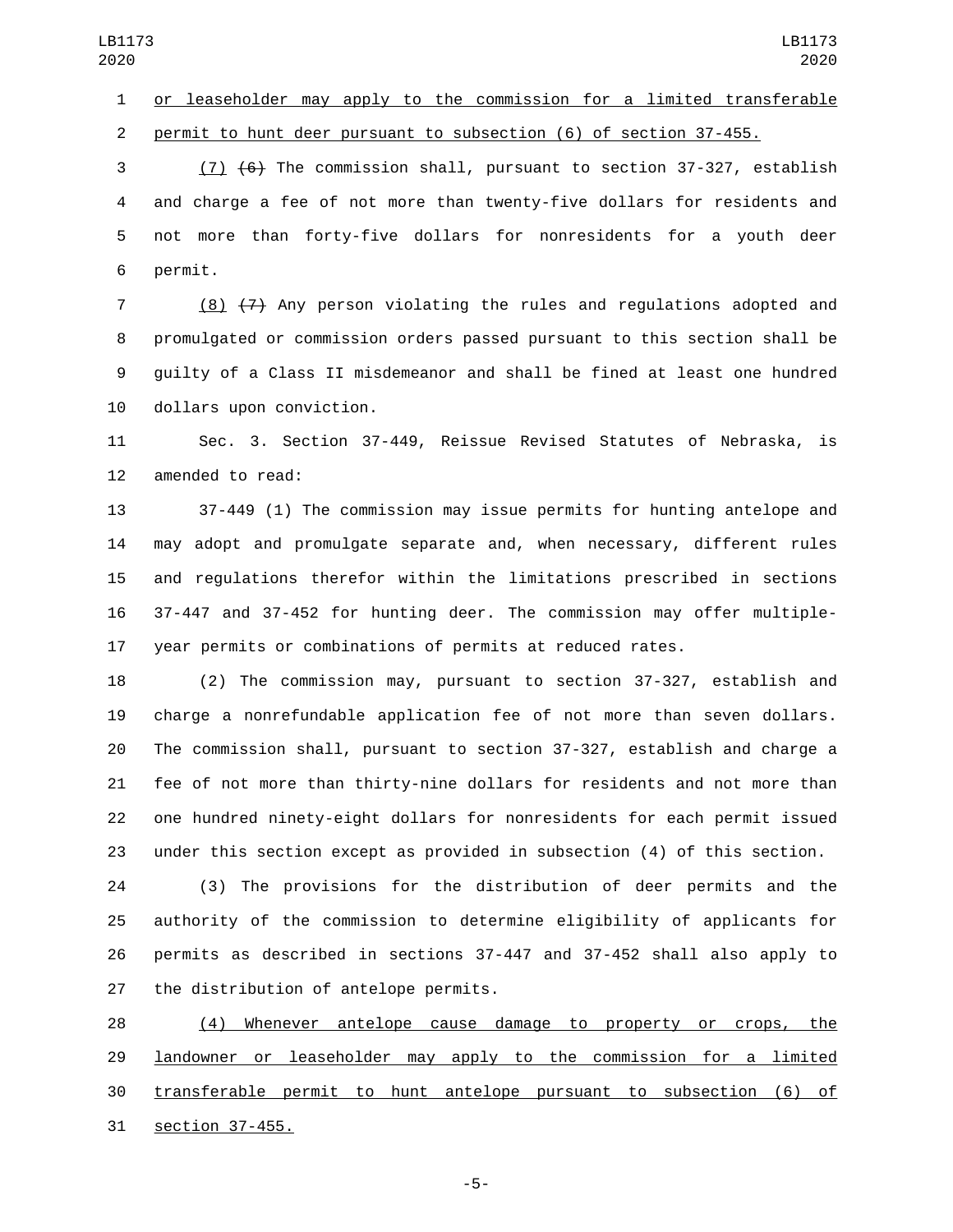(5) (4) The commission shall, pursuant to section 37-327, establish and charge a fee of not more than twenty-five dollars for residents and not more than forty-five dollars for nonresidents for a youth antelope 4 permit.

 (6) (5) Any person violating the rules and regulations adopted and promulgated pursuant to this section shall be guilty of a Class II misdemeanor and shall be fined at least one hundred dollars upon 8 conviction.

 Sec. 4. Section 37-450, Reissue Revised Statutes of Nebraska, is 10 amended to read:

 37-450 (1) The commission may issue permits for hunting elk and may adopt and promulgate separate and, when necessary, different rules and regulations therefor within the limitations prescribed in sections 37-447 14 and  $37-452$  for hunting deer.

 (2) The commission shall, pursuant to section 37-327, establish and charge (a) a nonrefundable application fee of not more than twelve dollars for a resident elk permit and not to exceed three times such amount for a nonresident elk permit and (b) a fee of not more than one hundred ninety-eight dollars for each resident elk permit issued and three times such amount for each nonresident elk permit issued.

 (3) An applicant shall not be issued a resident elk permit that allows the harvest of an antlered elk more than once every five years. A person may only harvest one antlered elk in his or her lifetime except when harvesting an antlered elk with a limited permit to hunt elk 25 pursuant to subdivision  $(1)(b)$  of section 37-455, a limited transferable permit to hunt elk pursuant to subsection (6) of section 37-455, or an auction or lottery permit pursuant to section 37-455.01.

 (4) The provisions for the distribution of deer permits and the authority of the commission to determine eligibility of applicants for permits as described in sections 37-447 and 37-452 shall also apply to 31 the distribution of elk permits.

-6-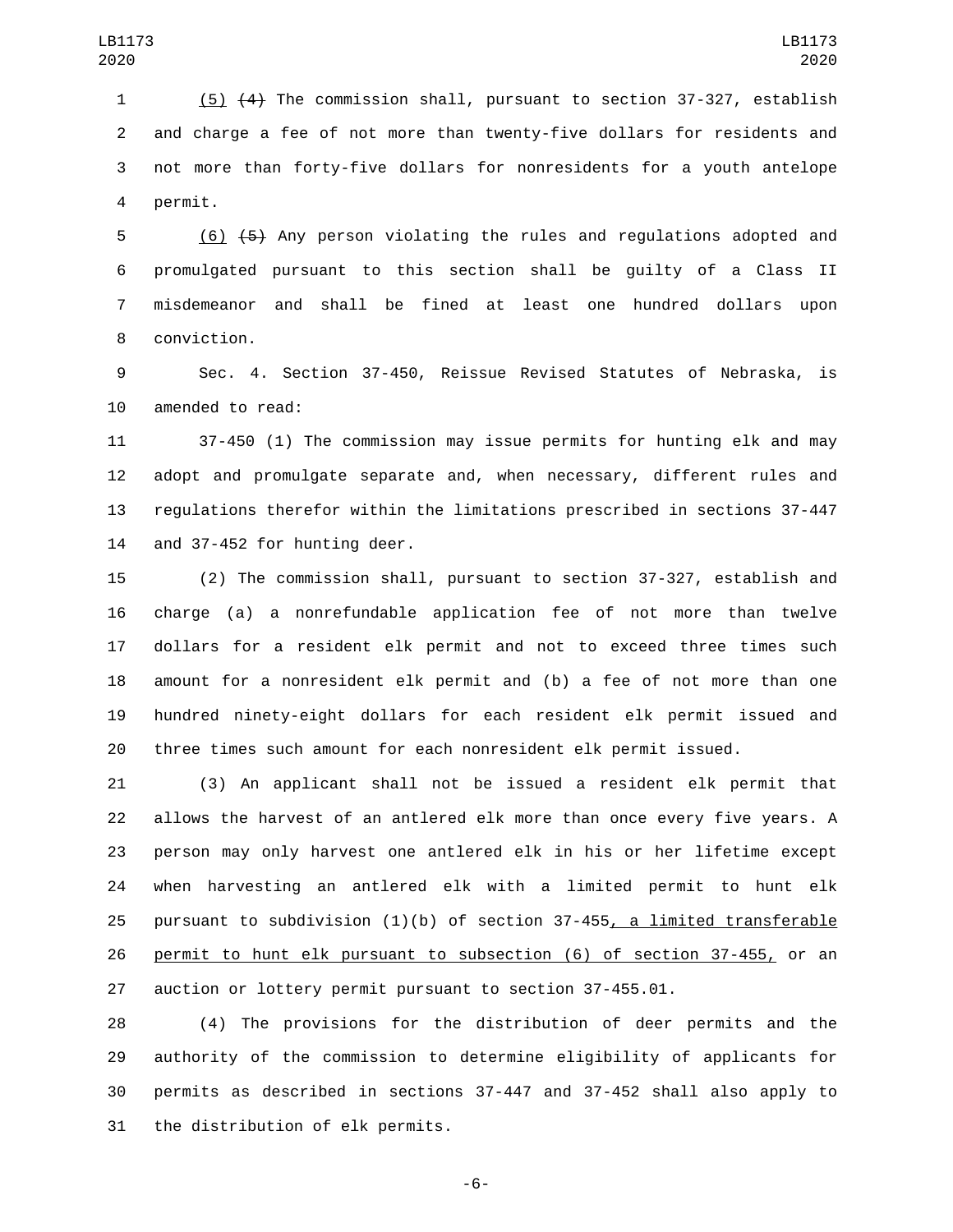(5) Whenever elk cause damage to property or crops, the landowner or leaseholder may apply to the commission for a limited transferable permit to hunt elk pursuant to subsection (6) of section 37-455.

 (6) (5) Any person violating the rules and regulations adopted and promulgated pursuant to this section shall be guilty of a Class III misdemeanor and shall be fined at least two hundred dollars upon 7 conviction.

 Sec. 5. Section 37-455, Revised Statutes Supplement, 2019, is 9 amended to read:

 37-455 (1) The commission may issue a limited permit for deer, antelope, wild turkey, or elk to a person who is a qualifying landowner or leaseholder or a member of such person's immediate family as described in this section or a limited transferable permit to hunt either antelope, 14 deer, or elk to a qualifying landowner or leaseholder upon confirmation pursuant to subsection (2) of section 37-560 of damage caused by such species. The commission may issue nonresident landowner limited permits after preference has been given for the issuance of resident permits as provided in rules and regulations adopted and promulgated by the commission. Except as provided in subsection (6) of this section for a limited transferable permit to hunt either antelope, deer, or elk, a A permit shall be valid during the predetermined period established by the commission pursuant to sections 37-447 to 37-450, 37-452, 37-456, or 37-457. Upon receipt of an application in proper form as prescribed by the rules and regulations of the commission, the commission may issue (a) a limited deer, antelope, or wild turkey permit valid for hunting on all of the land which is owned or leased by the qualifying landowner or leaseholder if such lands are identified in the application, or (b) a limited elk permit valid for hunting on the entire elk management unit of which the land of the qualifying landowner or leaseholder included in the application is a part, or (c) a limited transferable permit to hunt either antelope, deer, or elk valid for hunting on all of the land which

-7-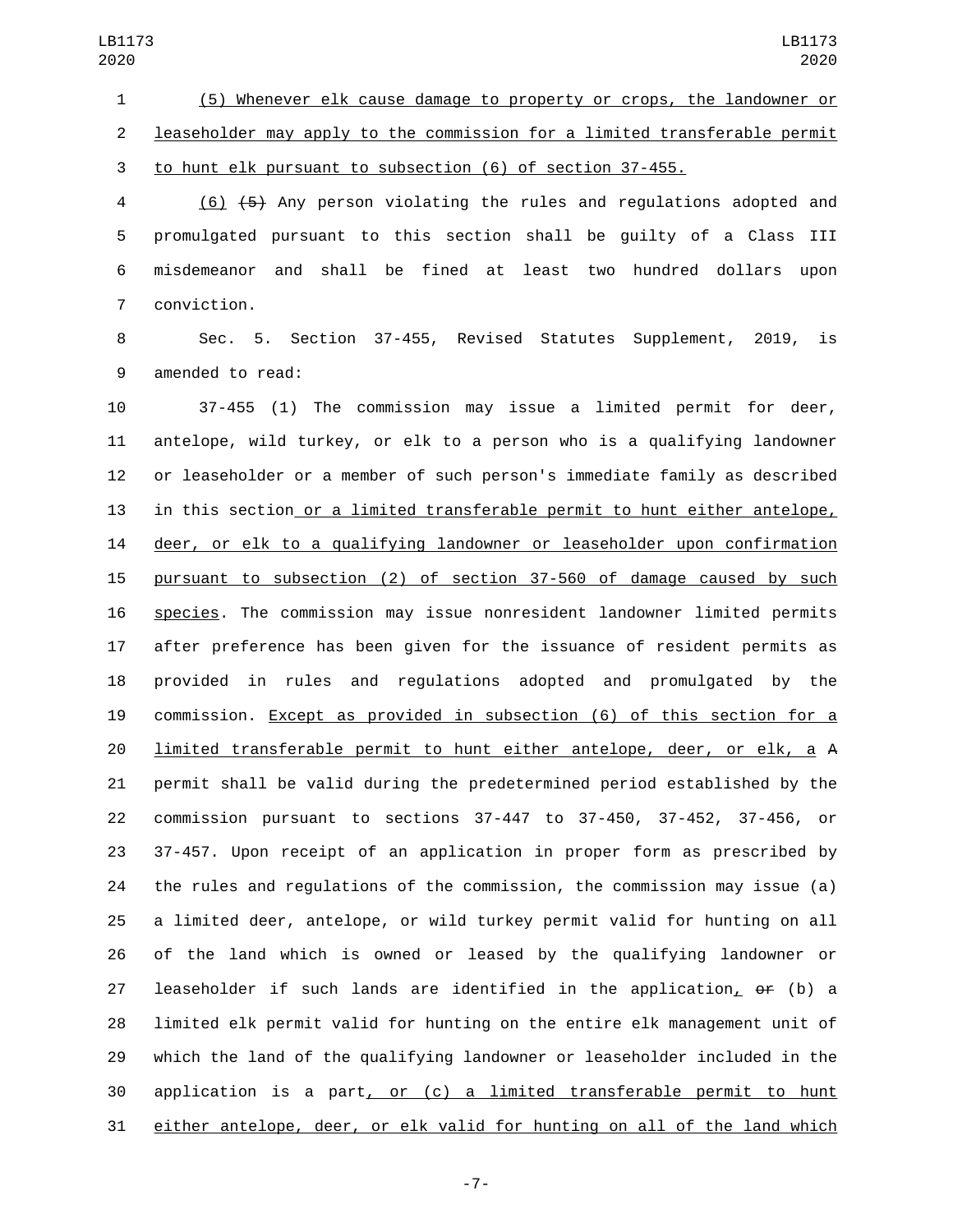is owned or leased by the qualifying landowner or leaseholder if such 2 lands are identified in the application.

 (2)(a) The commission shall adopt and promulgate rules and regulations prescribing procedures and forms and create requirements for documentation by an applicant or permitholder permittee to determine whether the applicant or permitholder permittee is a Nebraska resident and is a qualifying landowner or leaseholder of the described property or is a member of the immediate family of such qualifying landowner or leaseholder. The commission may adopt and promulgate rules and regulations that create requirements for documentation to designate one qualifying landowner among partners of a partnership or officers or shareholders of a corporation that owns or leases eighty acres or more of farm or ranch land for agricultural purposes and among beneficiaries of a trust that owns or leases eighty acres or more of farm or ranch land for agricultural purposes. Only a person who is a qualifying landowner or leaseholder may apply for a limited transferable permit to hunt either antelope, deer, or elk pursuant to subsection (6) of this section. Only a person who is a qualifying landowner or leaseholder or a member of such person's immediate family may apply for all other a limited permits 20 pursuant to this section permit. Except for applicants applying for both a limited permit to hunt either antelope, deer, or elk and a limited transferable permit to hunt the same species, an An applicant may apply for no more than one permit per species per year except as otherwise provided in the rules and regulations of the commission. For purposes of this section, member of a person's immediate family means and is limited to the spouse of such person, any child or stepchild of such person or of the spouse of such person, any spouse of any such child or stepchild, any sibling of such person sharing ownership in the property, and any spouse 29 of any such sibling.

 (b) Except as otherwise provided in subsection (6) of this section, the The conditions applicable to permits issued pursuant to sections

-8-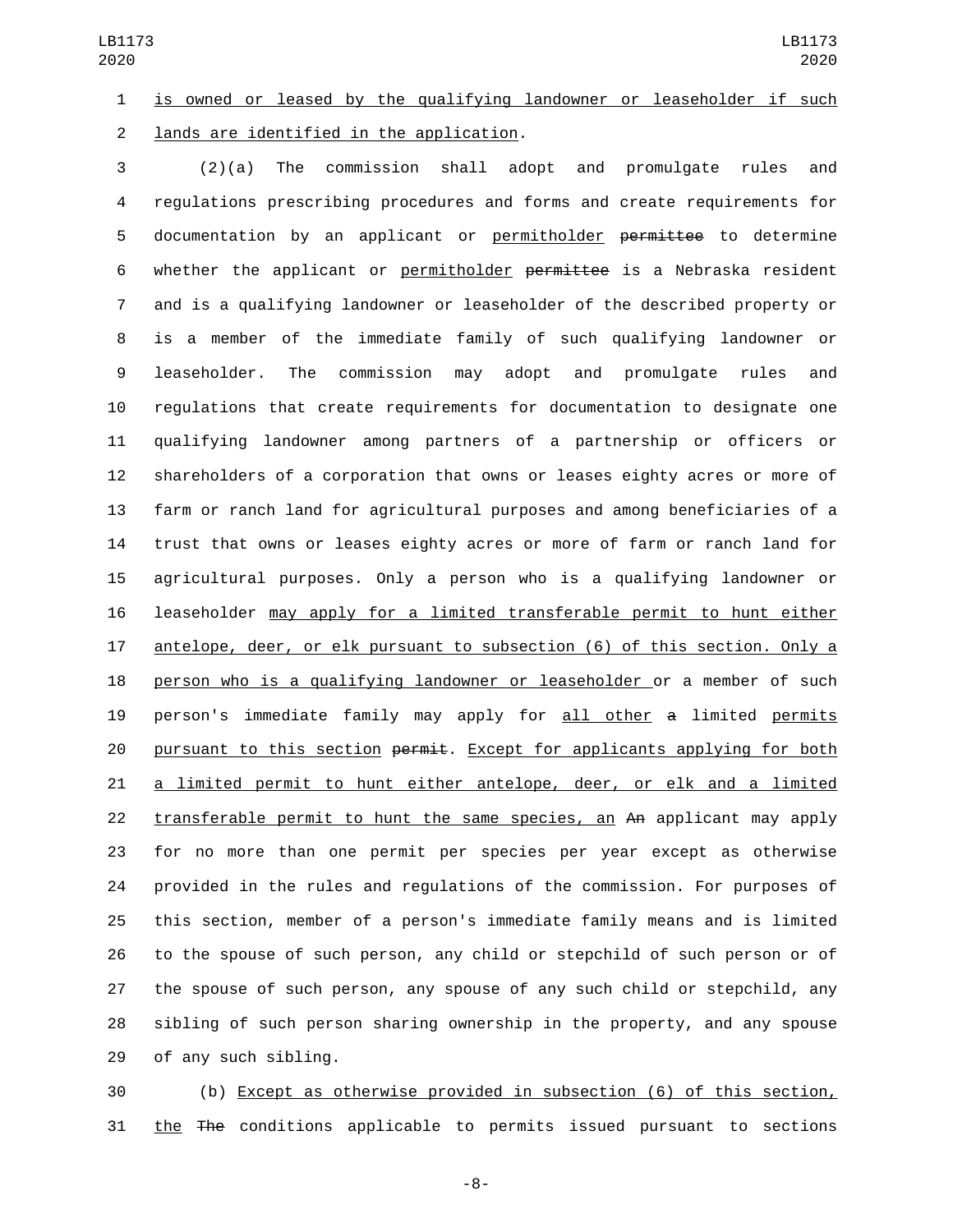37-447 to 37-450, 37-452, 37-456, or 37-457, whichever is appropriate, shall apply to limited permits issued pursuant to this section, except that the commission may pass commission orders for species harvest allocation pertaining to the sex and age of the species harvested which are different for a limited permit than for other hunting permits. For purposes of this section, white-tailed deer and mule deer shall be 7 treated as one species.

 (3)(a) To qualify for a limited permit to hunt deer or antelope, the applicant shall be a Nebraska resident who (i) owns or leases eighty acres or more of farm or ranch land for agricultural purposes or a member of such person's immediate family or (ii) is the partner, officer, shareholder, or beneficiary designated as the qualifying landowner by a partnership, corporation, or trust as provided in the rules and regulations under subdivision (2)(a) of this section or a member of the immediate family of the partner, officer, shareholder, or beneficiary. The number of limited permits issued annually per species for each farm or ranch shall not exceed the total acreage of the farm or ranch divided by eighty. The fee for a limited permit to hunt deer or antelope shall be one-half the fee for the regular permit for such species.

 (b) A nonresident of Nebraska who owns three hundred twenty acres or more of farm or ranch land in the State of Nebraska for agricultural purposes or a member of such person's immediate family may apply for a limited deer or antelope permit. The number of limited permits issued annually per species for each farm or ranch shall not exceed the total acreage of the farm or ranch divided by three hundred twenty. The fee for such a permit to hunt deer or antelope shall be one-half the fee for a 27 nonresident permit to hunt such species.

 (c) The commission may adopt and promulgate rules and regulations providing for the issuance of an additional limited deer permit to a qualified individual for the taking of a deer without antlers at a fee equal to or less than the fee for the original limited permit.

-9-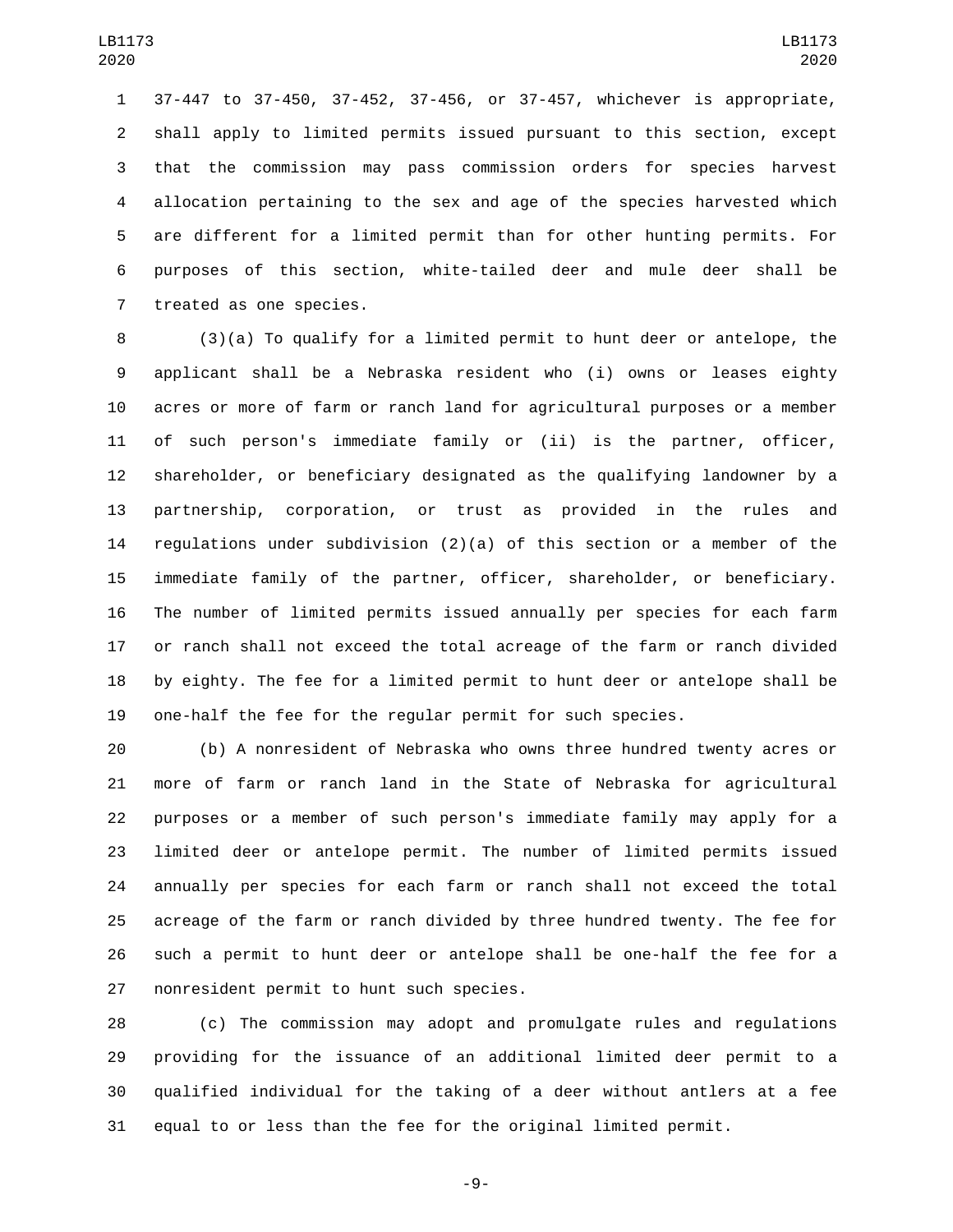(4)(a) To qualify for a limited permit to hunt wild turkey, the applicant shall be a Nebraska resident who (i) owns or leases eighty acres or more of farm or ranch land for agricultural purposes or a member of such person's immediate family or (ii) is the partner, officer, shareholder, or beneficiary designated as the qualifying landowner by a partnership, corporation, or trust as provided in the rules and regulations under subdivision (2)(a) of this section or a member of the immediate family of the partner, officer, shareholder, or beneficiary. The number of limited permits issued annually per season for each farm or ranch shall not exceed the total acreage of the farm or ranch divided by eighty. An applicant may apply for no more than one limited permit per season. The fee for a limited permit to hunt wild turkey shall be one-half the fee for the regular permit to hunt wild turkey.

 (b) A nonresident of Nebraska who owns three hundred twenty acres or more of farm or ranch land in the State of Nebraska for agricultural purposes or a member of such person's immediate family may apply for a limited permit to hunt wild turkey. Only one limited wild turkey permit per three hundred twenty acres may be issued annually for each wild turkey season under this subdivision. The fee for such a permit to hunt shall be one-half the fee for a nonresident permit to hunt wild turkey.

 (5) To qualify for a limited permit to hunt elk, (a) the applicant shall be (i) a Nebraska resident who owns three hundred twenty acres or more of farm or ranch land for agricultural purposes, (ii) a Nebraska resident who leases six hundred forty acres or more of farm or ranch land for agricultural purposes or has a leasehold interest and an ownership interest in farm or ranch land used for agricultural purposes which when added together totals at least six hundred forty acres, (iii) a nonresident of Nebraska who owns at least one thousand two hundred eighty acres of farm or ranch land for agricultural purposes, or (iv) a member of such owner's or lessee's immediate family and (b) the qualifying farm or ranch land of the applicant shall be within an area designated as an

-10-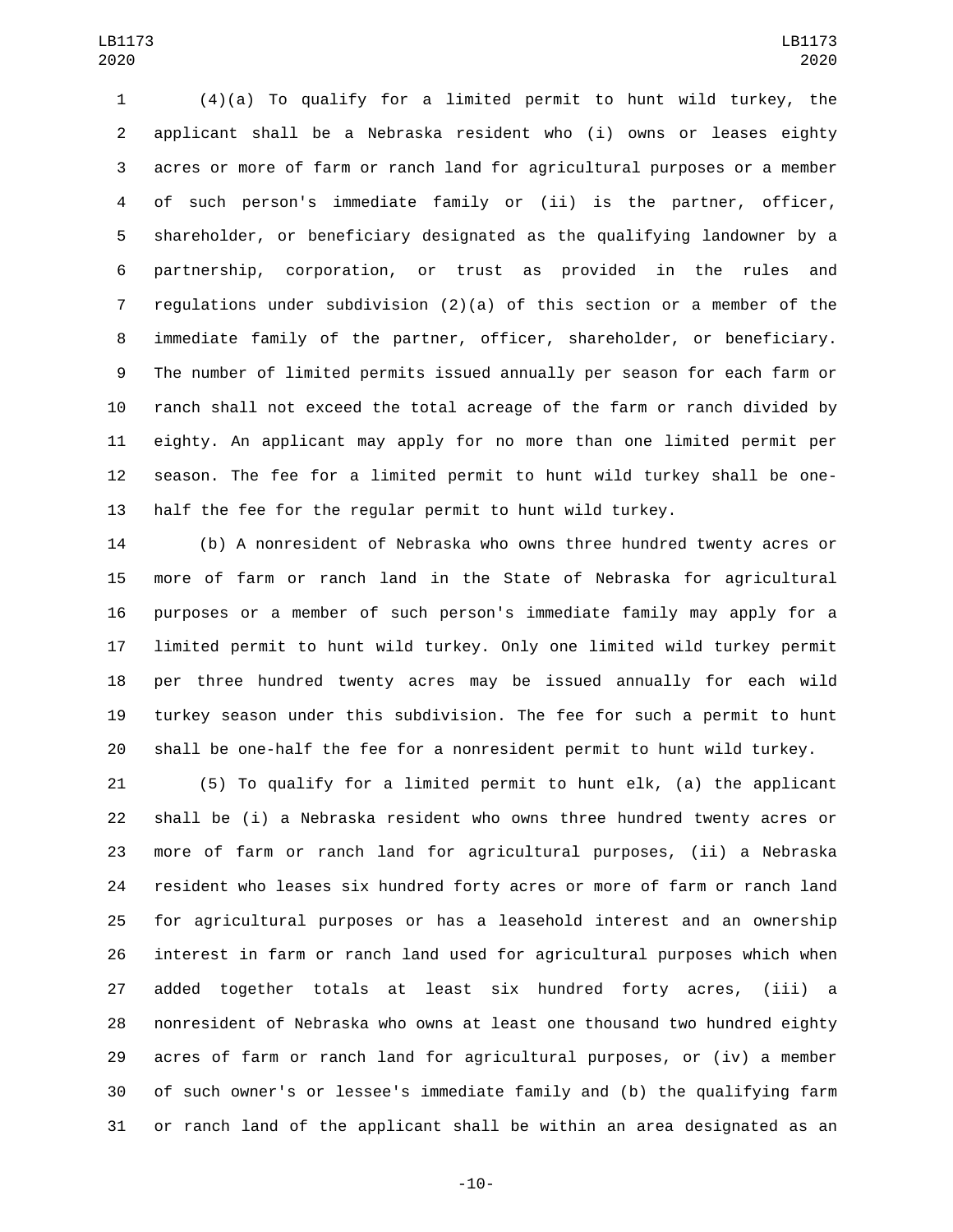elk management zone by the commission in its rules and regulations. An applicant shall not be issued a limited bull elk permit more than once every three years, and the commission may give preference to a person who did not receive a limited elk permit or a specified type of limited elk permit during the previous years. The fee for a resident landowner limited permit to hunt elk shall not exceed one-half the fee for the regular permit to hunt elk. The fee for a nonresident landowner limited permit to hunt elk shall not exceed three times the cost of a resident elk permit. The number of applications allowed for limited elk permits for each farm or ranch shall not exceed the total acreage of the farm or ranch divided by the minimum acreage requirements established for the property. No more than one person may qualify for the same described 13 property.

 (6)(a) To qualify for a limited transferable permit to hunt either antelope, deer, or elk, the qualifying landowner or leaseholder shall (i) be a resident or nonresident who owns or leases three hundred twenty acres or more of agricultural, horticultural, or wasteland land in Nebraska and (ii) have a likelihood of damage caused by such species on such property confirmed pursuant to subsection (2) of section 37-560 in the six months immediately preceding the date of application.

 (b) Upon receiving a qualifying application pursuant to this subsection, the commission shall have fifteen days from the date of application to issue a limited transferable permit to hunt either 24 antelope, deer, or elk of either sex to the applicant or deny the application. If the commission fails to respond to the applicant within fifteen days, the landowner or leaseholder may kill or take any animal of such species believed to be responsible for causing damage to the property. The landowner or leaseholder shall then have three days to report the killing or taking of such animal to the commission. A limited transferable permit to hunt either antelope, deer, or elk shall be issued without charge and shall be valid any time during the remainder of the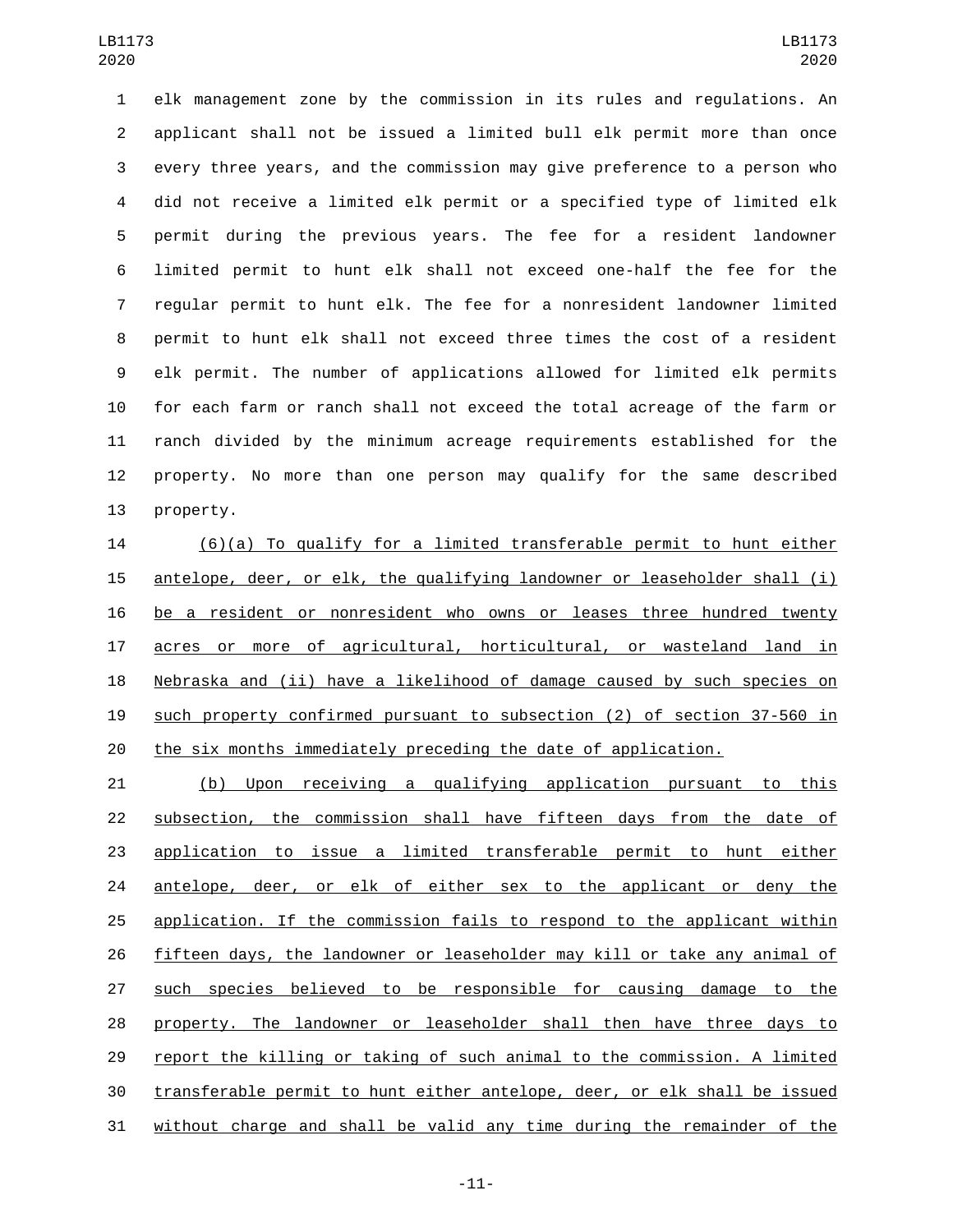calendar year and may be renewed annually upon a showing of a likelihood of continuing damage on such property caused by such species as reported 3 pursuant to subsection (2) of section 37-560.

 (c) The holder of a limited transferable permit to hunt either antelope, deer, or elk may transfer such permit to hunt on such property to any resident or nonresident who is qualified to apply for a regular permit to hunt such species whether or not any compensation is received by the original permitholder for the transfer of such permit.

 (d) No more than one applicant may qualify for a permit under this subsection for the same species on the described property. Application for a limited transferable permit to hunt either antelope, deer, or elk shall not preclude the same person from also hunting pursuant to section 37-403 if qualified or from obtaining any other hunting permit pursuant 14 to the Game Law or this section.

 Sec. 6. Section 37-456, Reissue Revised Statutes of Nebraska, is 16 amended to read:

 37-456 The issuance of limited antelope permits pursuant to section 37-455 in any management unit shall not exceed fifty percent of the regular permits authorized for such antelope management unit. The issuance of limited elk permits pursuant to subsection (5) of section 37-455 in any management unit shall not exceed fifty percent of the regular permits authorized for such elk management unit.

 Sec. 7. Section 37-560, Reissue Revised Statutes of Nebraska, is 24 amended to read:

 37-560 (1) The commission is authorized, when written request has been filed by the property owner, to remove by any means at any time any deer, antelope, or elk causing damage to real or personal property. If it is necessary to kill any such deer, antelope, or elk to remove the same, the carcass thereof shall first be offered for human consumption. If human consumption is not possible, such carcass may be sold or disposed of in any other manner. The commission may adopt and promulgate rules and

-12-